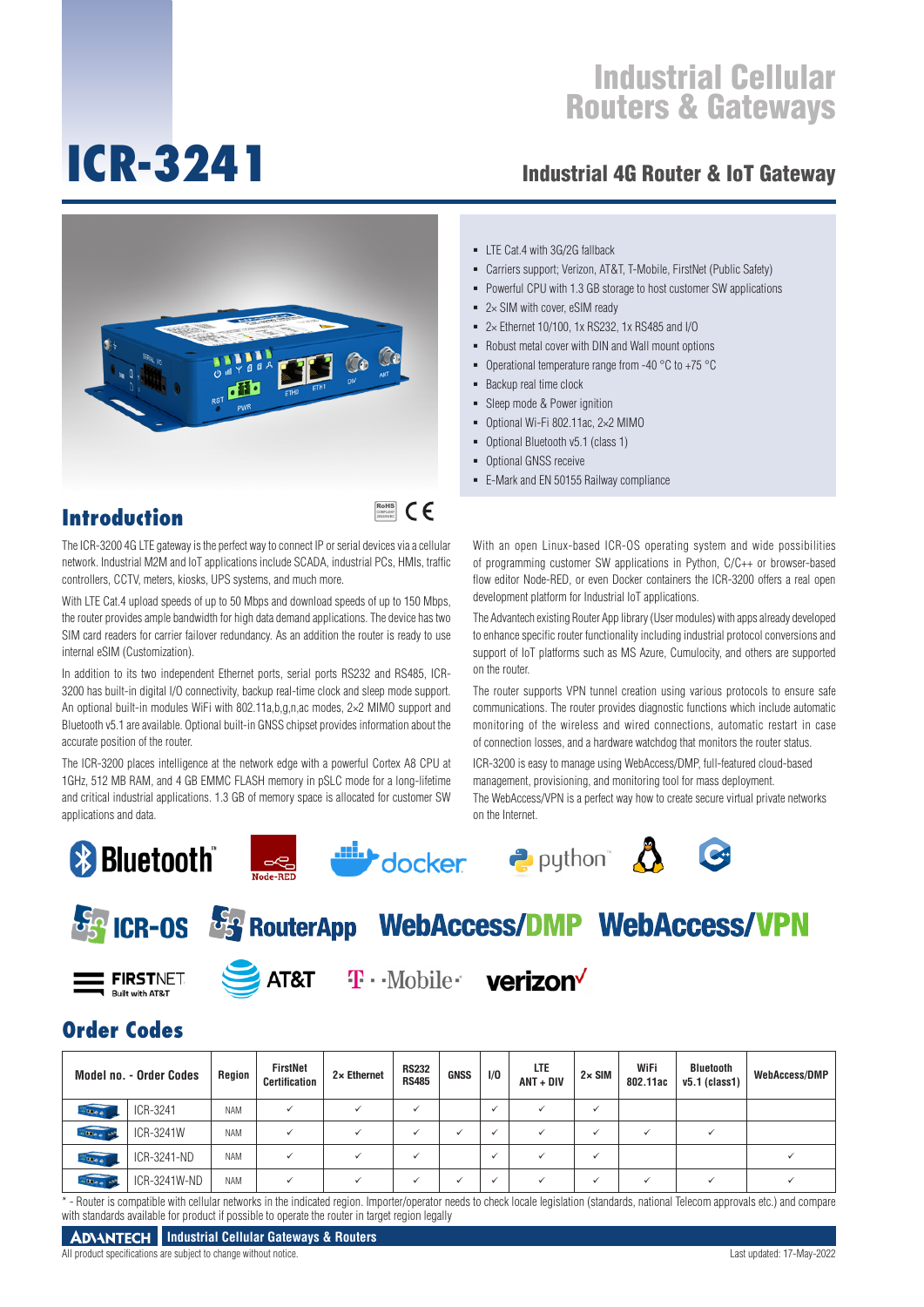#### ICR-3241

## **Specifications**

| System                                                                                         |                                                                                                          |  |  |
|------------------------------------------------------------------------------------------------|----------------------------------------------------------------------------------------------------------|--|--|
| CPU                                                                                            | Cortex-A8, 1000 MHz                                                                                      |  |  |
| RAM – 512 MB<br>eMMC - 4096 MB<br>Memory<br>(838 MB for Router Apps, 512 MB for customer data) |                                                                                                          |  |  |
| Watchdog                                                                                       | HW Watchdog                                                                                              |  |  |
| <b>RTC</b>                                                                                     | Battery backup RTC                                                                                       |  |  |
| <b>Interfaces</b>                                                                              |                                                                                                          |  |  |
| Ethernet                                                                                       | $2\times$ Ethernet, RJ45, 10/100 Mbps, Isolation 1.5 kV                                                  |  |  |
| Serial Lines                                                                                   | $1\times$ RS232 (Tx, Rx, RTS, CTS, GND)<br>$1 \times$ RS485 (A(-), B(+), GND)<br>(10-pin terminal block) |  |  |
| 1/0                                                                                            | $1\times$ Digital Input<br>1× Digital Output<br>(10-pin terminal block)                                  |  |  |
| <b>Reset Button</b>                                                                            | Reboot / Factory reset                                                                                   |  |  |
| <b>LED</b> Indicators                                                                          | System, 3-level signal strength, Data activity, SIM1/SIM2 status,<br>2G/3G/4G technology, User, ETH      |  |  |

| <b>Bluetooth</b> - optional |                                                                            |  |  |  |
|-----------------------------|----------------------------------------------------------------------------|--|--|--|
| l Antenna                   | Shared R-SMA WiFi antenna connector                                        |  |  |  |
| Version                     | Bluetooth 5.1, class 1 (Bluetooth Low Energy), Bluetooth®SIG Qualification |  |  |  |
| Data rate                   | 1 Mbps (GFSK), 2 Mbps $(\varpi/4\text{-DQPSK})$ , 3 Mbps (8-DPSK)          |  |  |  |

| <b>Environmental</b>            |                                                 |  |  |  |
|---------------------------------|-------------------------------------------------|--|--|--|
| Power Supply                    | $9 - 36$ V DC (2-pin terminal block)            |  |  |  |
| Consumption                     | With WiFi: Idle 2.5 W / Average 4 W / Peak 11 W |  |  |  |
| Sleep Mode                      | Yes, 100 mW (HW Rev 1.0), 20 mW (HW Rev 2.0)    |  |  |  |
| Operating Temperature           | $-40$ to $+75$ °C                               |  |  |  |
| Storage Temperature             | -40 to +85 $^{\circ}$ C                         |  |  |  |
| Humidity                        | 5 to 95 %                                       |  |  |  |
| <b>IP Cover</b>                 | IP30                                            |  |  |  |
| <b>Physical Characteristics</b> |                                                 |  |  |  |
| Dimensions                      | $31.2 \times 94 \times 129$ mm                  |  |  |  |
| Enclosure                       | Metal Case, Grounding Screw                     |  |  |  |
| Mounting                        | Wall Mount kit. DIN Rail                        |  |  |  |
| Weight                          | ICR-3241 - 457q<br>ICR-3241W - 477a             |  |  |  |

| <b>WiFi</b> - optional                                                 |                                       |  |  |  |
|------------------------------------------------------------------------|---------------------------------------|--|--|--|
| Antenna                                                                | 2×R-SMA connectors, 2×2 MIMO          |  |  |  |
| <b>Standards</b>                                                       | IEEE802.11 ac/a/b/g/n 2.4 GHz / 5 GHz |  |  |  |
| Security<br>WEP, WPA, WPA2, WPA3, 802.1X                               |                                       |  |  |  |
| Access Point (unlimited clients), Station, Multirole STA & AP<br>Modes |                                       |  |  |  |

| <b>GNSS</b> - optional |                                             |  |  |  |
|------------------------|---------------------------------------------|--|--|--|
| Antenna                | Active, 1x SMA connector                    |  |  |  |
| Systems                | GPS, GLONASS, BeiDou, Galileo, QZSS         |  |  |  |
| Protocol               | NMFA                                        |  |  |  |
|                        | Ac Time-to-First-Fix   Cold 35 s, Warm 26 s |  |  |  |

| <b>Cellular Interface</b>    |                                                                                                                                                                                                              |  |  |  |
|------------------------------|--------------------------------------------------------------------------------------------------------------------------------------------------------------------------------------------------------------|--|--|--|
| <b>SIM Slots</b>             | $2\times$ SIM (Mini SIM $-$ 2FF) with cover, eSIM ready                                                                                                                                                      |  |  |  |
| Antennas                     | $2\times$ SMA connector (1 $\times$ Main, 1 $\times$ Diversity)                                                                                                                                              |  |  |  |
| <b>LTE Parameters</b>        | Cat.4. 3GPP E-UTRA Release 11<br>Supported FDD frequencies: B2 (1900 MHz), B4 (1700 MHz), B5 (850 MHz), B12, B13, B14 (700 MHz), B66 (1700 MHz), B71 (600 MHz)<br>Transfer rate: 150 Mbps (DL), 50 Mbps (UL) |  |  |  |
| <b>HSPA+/UMTS Parameters</b> | Supported frequencies: B2 (1900 MHz), B4 (1700 MHz), B5 (850 MHz)<br>Transfer rate: 4.2 Mbps (DL) / 2.2 Mbps (UL)                                                                                            |  |  |  |

| <b>Standards &amp; Regulations</b> |                                                                                                             |  |  |  |
|------------------------------------|-------------------------------------------------------------------------------------------------------------|--|--|--|
| Radio                              | FCC part 22H, FCC part 24E, FCC part 27, PTCRB                                                              |  |  |  |
| EMC                                | EN 61000-6-2, FCC part 15.B, ICES-003 Issue 6                                                               |  |  |  |
| Safety                             | UL/EN/AS/NZS 62368-1                                                                                        |  |  |  |
| Mechanical                         | EN 60068-2-27, EN 60068-2-64, MIL-STD-810G, SAE J1455                                                       |  |  |  |
| Climatic                           | EN 60068-2-2, EN 60068-2-1, EN 60068-2-14, EN 60068-2-78, MIL-STD-810G, SAE J1455                           |  |  |  |
| Transportation                     | E-Mark, EN 45545-2                                                                                          |  |  |  |
| Railway                            | EN 50155 compliant                                                                                          |  |  |  |
| Carrier Approval                   | Verizon, AT&T, FirstNet, T-Mobile (planned)                                                                 |  |  |  |
| National                           | FCC, IC                                                                                                     |  |  |  |
| Environmental                      | REACH, RoHS3 and WEEE compliant                                                                             |  |  |  |
| Cellular Module Approvals*         | Regulatory: GCF, FCC, PTCRB, IC<br>Carrier: Verizon, AT&T, FirstNet, T-Mobile, U.S. Cellular, Rogers, Telus |  |  |  |

\*Approvals are valid for the integrated cellular module inside the router only. Cellular module approvals are not always applicable for the whole router – see "Standards and Regulations" chart for complete router approvals available.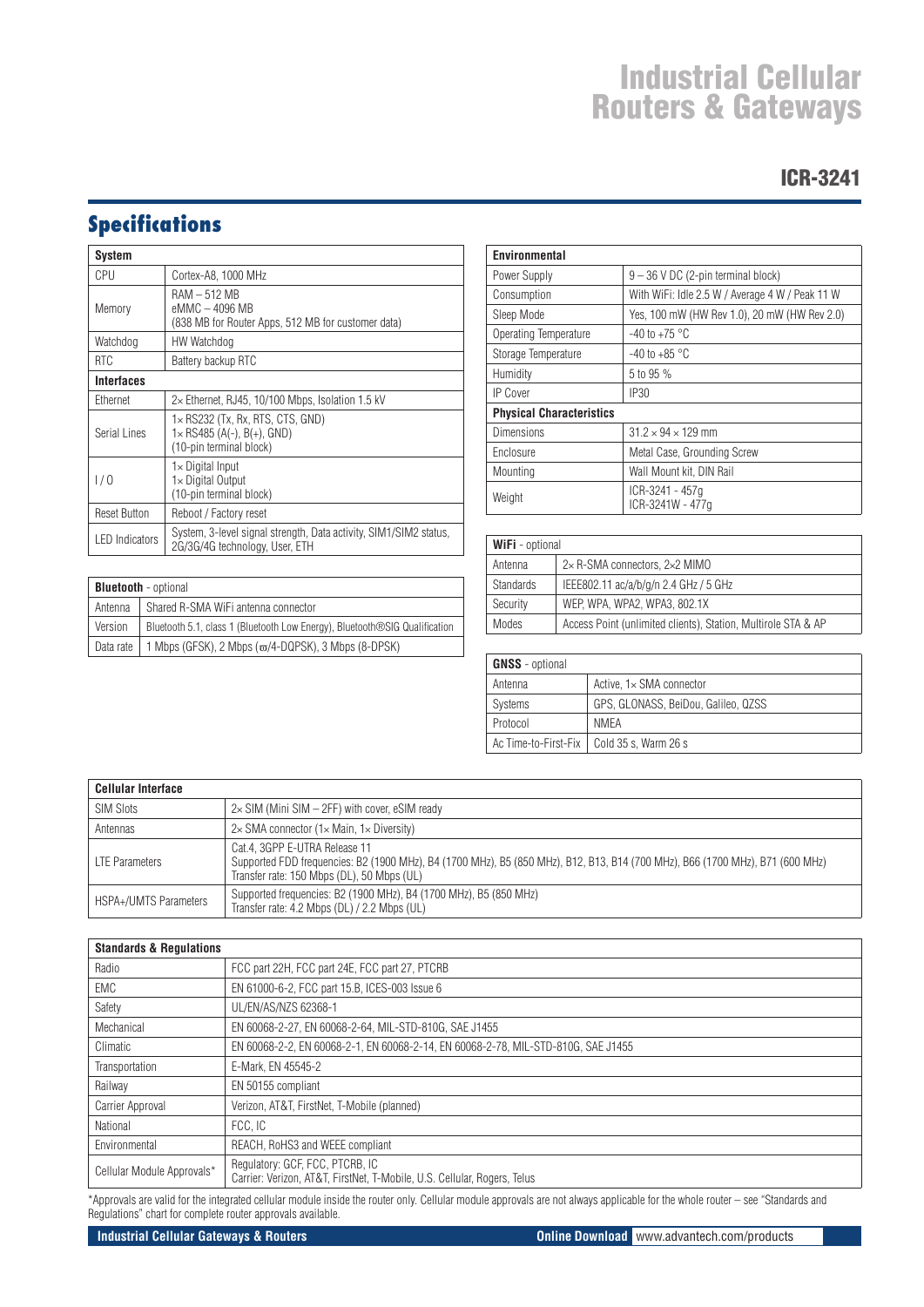#### ICR-3241

| <b>Software</b>                                       |                                                                                                                                                                                                                                                                                                  |  |  |  |
|-------------------------------------------------------|--------------------------------------------------------------------------------------------------------------------------------------------------------------------------------------------------------------------------------------------------------------------------------------------------|--|--|--|
| Operating System                                      | ICR-OS (Linux based)                                                                                                                                                                                                                                                                             |  |  |  |
| Router App (User Modules)*<br><b>SW Customization</b> |                                                                                                                                                                                                                                                                                                  |  |  |  |
| Application Development                               | Open Linux, *Python, BASH, C/C++, *Node-RED, *Docker                                                                                                                                                                                                                                             |  |  |  |
| Networking Features and<br>Protocols                  | DHCP, NAT/PAT, SSH, VRRP, PPPoE, SNMP, SMTP, Dynamic DNS client, DNS proxy, VLAN, QoS, *DMVPN, NTP Client/Server, *Routing<br>protocols RIP, BGP, OSPF, IS-IS, NHRP, Backup Routes, Port Forwarding, Host Port Routing, Ethernet Bridging, Load Balancing, IPv6 Dual Stack                       |  |  |  |
| Industrial Protocols and IoT                          | *Modbus RTU/TCP gateway, *IEC 60870-5-101 to 104 gateway, *DF1, *DNP3, *MQTT, *LWM2M                                                                                                                                                                                                             |  |  |  |
| Security                                              | HTTPS, SSH, SFTP, DMZ, Firewall (IP Filtering, MAC address filtering, Inbound and outbound Port filtering)<br>VPN Tunneling - WireGuard, OpenVPN, *EasyVPN, IPsec with IKEv1 and IKEv2, GRE, L2TP, PPTP<br>Authentication - RADIUS, TACACS+, *SCEP<br>Encryption - DES, 3DES, AES, RSA, MD5, SHA |  |  |  |
| Firmware Management                                   | Automatic firmware updates - server, locally via LAN or remotely via WAN<br>Over-the-Air cellular module firmware updates                                                                                                                                                                        |  |  |  |
| Diagnostic/Log                                        | Status – Signal Strength, Data Usage, Detailed Long Term Statistics<br>One CLICK report – Current Configuration, Factory Identification, Routing Table<br>Log - System Log, Reboot Log, Kernel Log<br>Remote Diagnostics (via SSH)                                                               |  |  |  |
| Event Engine                                          | StartUp script & Up/Down script (Own rules based on Digital Inputs, Network Parameters, Data Usage, Timer, Power, Device Temperature)<br>Report Types: SMS, email, SNMP Trap                                                                                                                     |  |  |  |
| Configuration                                         | Web server, SSH, Four configuration switchable profiles, Automatic configuration update from server, Backup & Restore configuration                                                                                                                                                              |  |  |  |
| <b>Advanced Software Tools</b>                        | WebAccess/DMP - Remote Device Provisioning, Monitoring & Management Platform<br>WebAccess/VPN - Advanced Secure Networking Platform                                                                                                                                                              |  |  |  |

\*Functionality is available with installed Router App (User Module)

#### **Accessories**

|                    |                                            | Included in the package | <b>Optional</b> |
|--------------------|--------------------------------------------|-------------------------|-----------------|
| <b>Part Number</b> | <b>Description</b>                         |                         |                 |
|                    | Wall mount kit                             | $\checkmark$            |                 |
| BB-DIN-ICR32       | DIN clip                                   |                         |                 |
| BB-CON-ICR32-10    | Serial / 10 connector                      |                         |                 |
| BB-CON-WR2         | PWR connector                              | $\checkmark$            |                 |
| ANT-LTE5G-025      | Antenna 5G/LTE Terminal                    |                         |                 |
| BB-AW-A2458G-FSRPK | Antenna Wi-Fi 2.4 & 5 GHz                  |                         |                 |
| BB-AP-AGNSS-SMA    | Ant GPS/GLONASS, magnetic, cable 3m, SMA-M |                         |                 |
| BB-RPS-v2-WR2-EU   | Wall mount Power Supply 12V/1A, EU plug    |                         |                 |
| BB-RPS-v2-WR2-UK   | Wall mount Power Supply 12V/1A, UK plug    |                         |                 |
| BB-RPS-v2-WR2-US   | Wall mount Power Supply 12V/1A, US plug    |                         |                 |
| BB-RPS-v2-WR2-AUS  | Wall mount Power Supply 12V/1A, AUS plug   |                         |                 |

For more accessories (Antennas, Power Supplies) visit www.advantech.com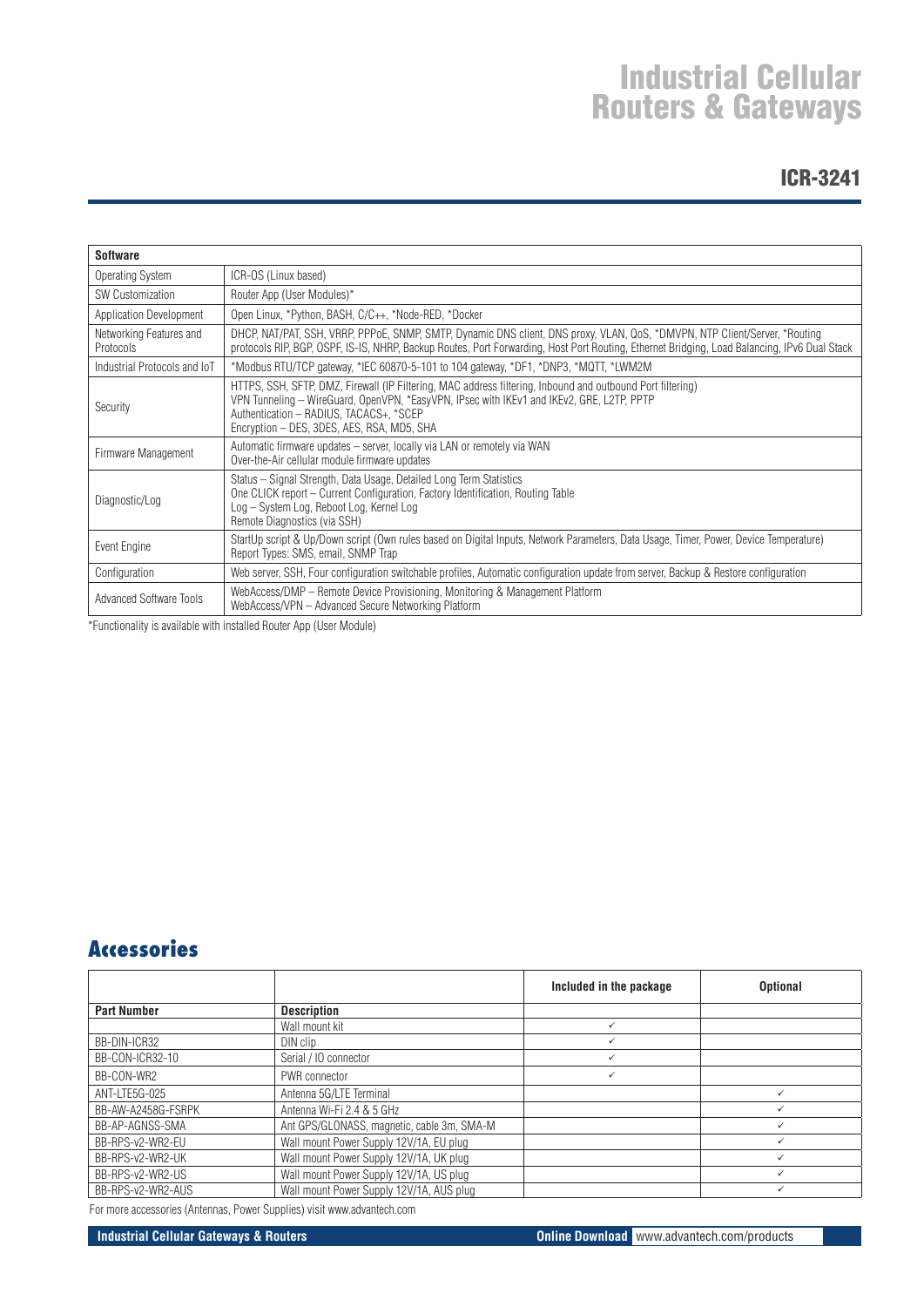#### ICR-3241

#### **Views**

FRONT VIEW



#### LEFT SIDE VIEW



### LEFT SIDE VIEW

ROUTER WITHOUT SIM COVER



#### REAR VIEW



### RIGHT SIDE VIEW

ICR-3241 - VERSION WITHOUT WIFI AND GPS



RIGHT SIDE VIEW ICR-3241W - VERSION WITH WIFI AND GPS

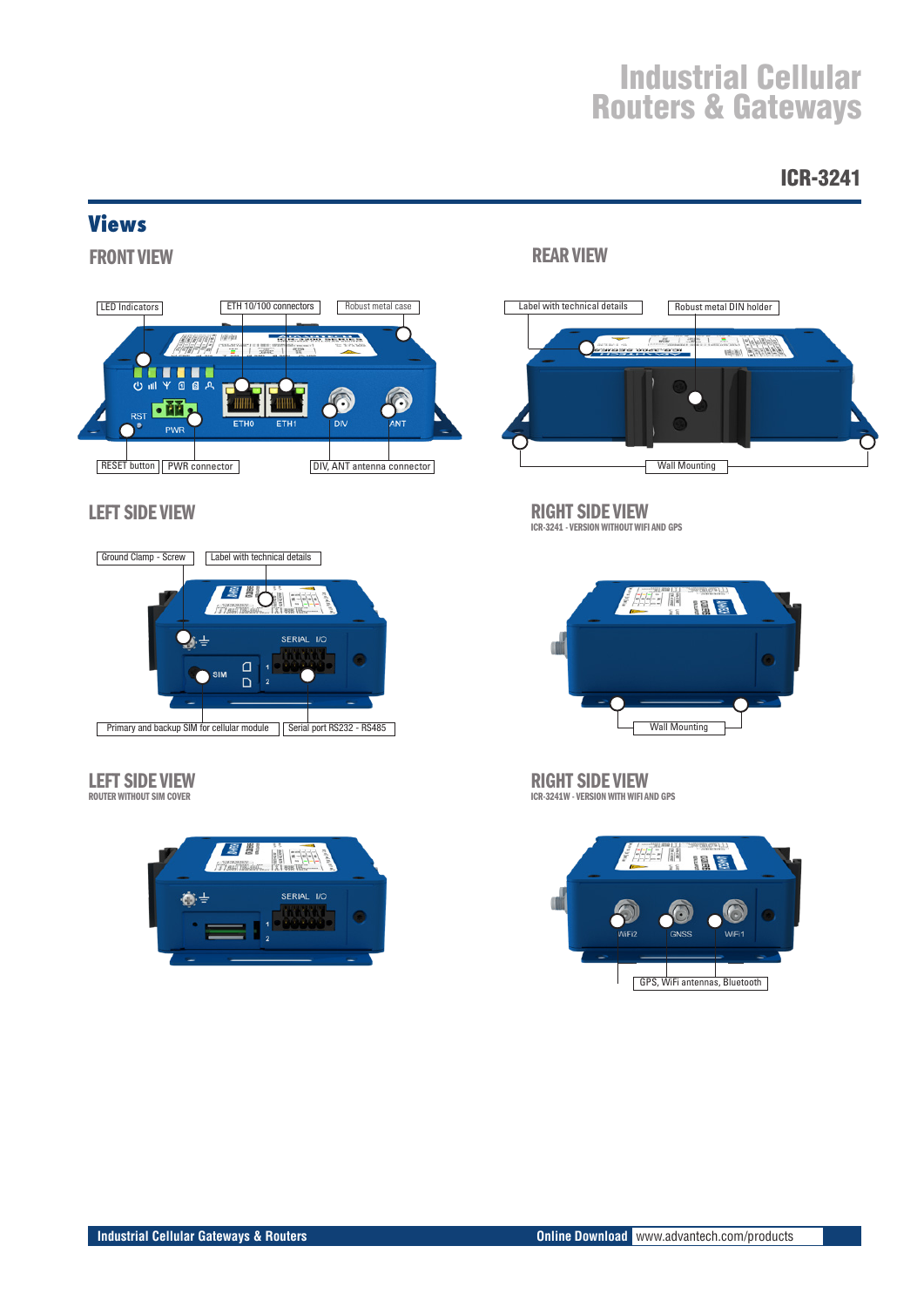ICR-3241



## **Dimensions - Technical Drawing**